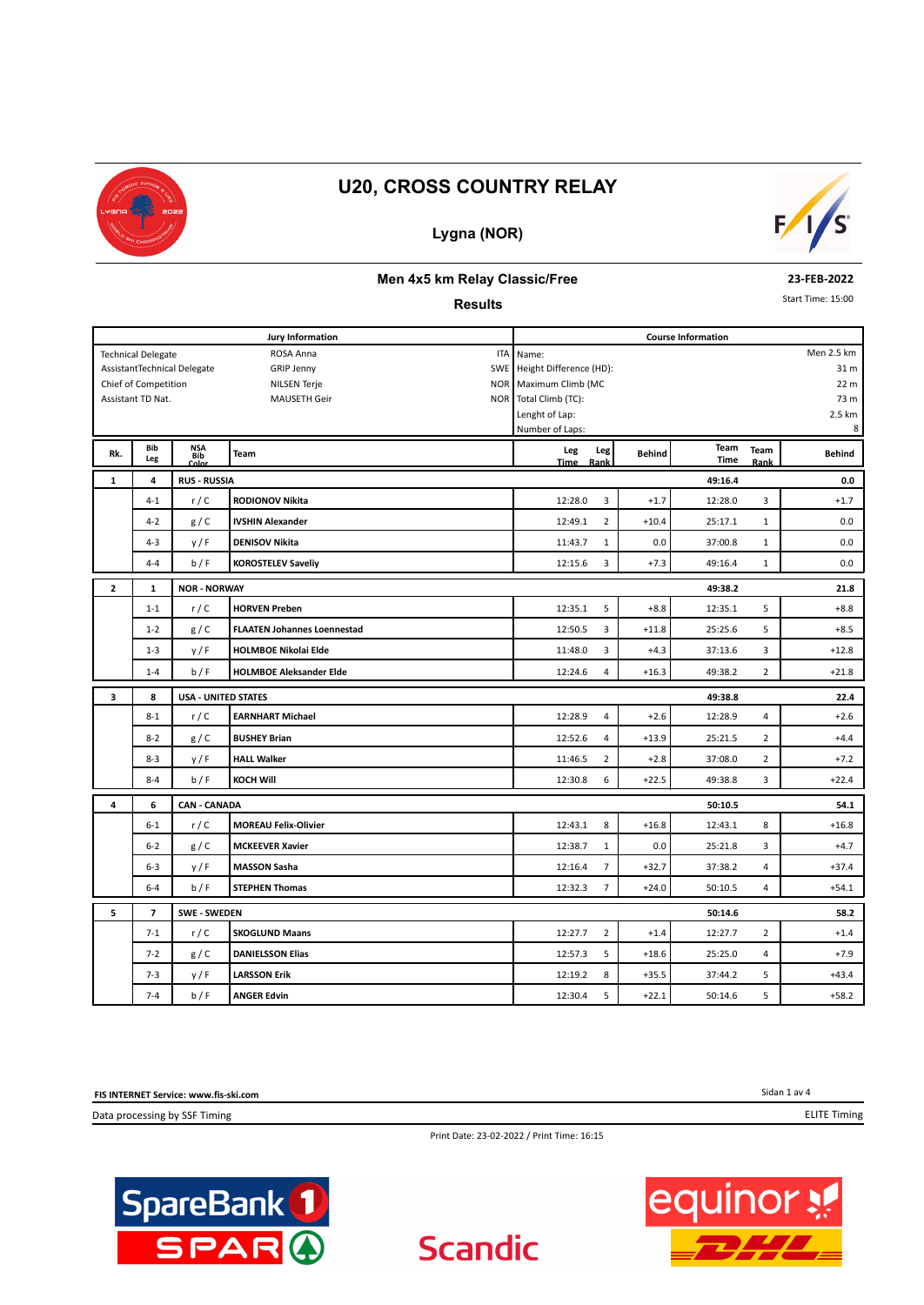

## **Lygna (NOR)**



#### **Men 4x5 km Relay Classic/Free**

**Results**

**23-FEB-2022**

Start Time: 15:00

| Rk.            | Bib<br>Leg   | <b>NSA</b><br><b>Bib</b><br>Color | Team                          | Leg<br>Leg<br><b>Time</b><br>Rank | Behind    | Team<br>Time | Team<br>Rank   | <b>Behind</b> |
|----------------|--------------|-----------------------------------|-------------------------------|-----------------------------------|-----------|--------------|----------------|---------------|
| 6              | 3            | <b>ITA - ITALY</b>                |                               |                                   |           | 50:14.7      |                | 58.3          |
|                | $3 - 1$      | r/C                               | <b>MASTROBATTISTA Simone</b>  | $\overline{7}$<br>12:39.7         | $+13.4$   | 12:39.7      | $\overline{7}$ | $+13.4$       |
|                | $3-2$        | g/C                               | <b>GHIO Davide</b>            | $\overline{7}$<br>13:07.5         | $+28.8$   | 25:47.2      | $\overline{7}$ | $+30.1$       |
|                | $3 - 3$      | y/F                               | <b>SCHWINGSHACKL Benjamin</b> | 12:19.2<br>8                      | $+35.5$   | 38:06.4      | $\overline{7}$ | $+1:05.6$     |
|                | $3 - 4$      | b/F                               | <b>BARP Elia</b>              | 12:08.3<br>$\mathbf{1}$           | 0.0       | 50:14.7      | 6              | $+58.3$       |
| $\overline{7}$ | 5            | <b>GER - GERMANY</b>              |                               |                                   |           | 50:21.0      |                | 1:04.6        |
|                | $5 - 1$      | r/C                               | PETZOLD Luca                  | 12:52.9<br>11                     | $+26.6$   | 12:52.9      | 11             | $+26.6$       |
|                | $5 - 2$      | g/C                               | <b>GRIMMECKE Jannis</b>       | 9<br>13:12.1                      | $+33.4$   | 26:05.0      | 8              | $+47.9$       |
|                | $5 - 3$      | y/F                               | <b>KASTNER Marius</b>         | 5<br>12:06.8                      | $+23.1$   | 38:11.8      | 8              | $+1:11.0$     |
|                | $5 - 4$      | b/F                               | <b>KECK Elias</b>             | 12:09.2<br>$\overline{2}$         | $+0.9$    | 50:21.0      | $\overline{7}$ | $+1:04.6$     |
| 8              | 9            | <b>SUI - SWITZERLAND</b>          |                               |                                   |           | 50:55.6      |                | 1:39.2        |
|                | $9 - 1$      | r/C                               | <b>WALPEN Gianluca</b>        | 6<br>12:39.0                      | $+12.7$   | 12:39.0      | 6              | $+12.7$       |
|                | $9 - 2$      | g/C                               | <b>ALBASINI Fabrizio</b>      | 8<br>13:07.8                      | $+29.1$   | 25:46.8      | 6              | $+29.7$       |
|                | $9 - 3$      | y/F                               | <b>SAVARY Antonin</b>         | 6<br>12:08.9                      | $+25.2$   | 37:55.7      | 6              | $+54.9$       |
|                | $9 - 4$      | b/F                               | <b>NAEFF Isai</b>             | 12:59.9<br>11                     | $+51.6$   | 50:55.6      | 8              | $+1:39.2$     |
| 9              | $\mathbf{z}$ | <b>FIN-FINLAND</b>                |                               |                                   |           | 51:11.5      |                | 1:55.1        |
|                | $2 - 1$      | r/C                               | <b>UUSITALO liro</b>          | 13:28.4<br>16                     | $+1:02.1$ | 13:28.4      | 16             | $+1:02.1$     |
|                | $2 - 2$      | g/C                               | <b>STAHLBERG Alexander</b>    | 13:05.4<br>6                      | $+26.7$   | 26:33.8      | 11             | $+1:16.7$     |
|                | $2 - 3$      | y/F                               | <b>ANTTOLA Niko</b>           | 11:54.8<br>4                      | $+11.1$   | 38:28.6      | 9              | $+1:27.8$     |
|                | $2 - 4$      | b/F                               | PYYKKO Veeti                  | 8<br>12:42.9                      | $+34.6$   | 51:11.5      | 9              | $+1:55.1$     |
| 10             | 10           | <b>FRA - FRANCE</b>               |                               |                                   |           | 51:42.8      |                | 2:26.4        |
|                | $10 - 1$     | r/C                               | <b>PRIMET Luc</b>             | 12:51.3<br>10                     | $+25.0$   | 12:51.3      | 10             | $+25.0$       |
|                | $10-2$       | g/C                               | <b>DESLOGES Mathis</b>        | 13:29.6<br>11                     | $+50.9$   | 26:20.9      | 9              | $+1:03.8$     |
|                | $10-3$       | y/F                               | <b>CORREIA Matteo</b>         | 12:37.0<br>11                     | $+53.3$   | 38:57.9      | 10             | $+1:57.1$     |
|                | $10 - 4$     | b/F                               | <b>CHAPPAZ Simon</b>          | 9<br>12:44.9                      | $+36.6$   | 51:42.8      | 10             | $+2:26.4$     |
| 11             | 13           | <b>CZE - CZECH REPUBLIC</b>       |                               |                                   |           | 52:21.6      |                | 3:05.2        |
|                | $13-1$       | r/C                               | TUZ Jiri                      | 13:11.7<br>14                     | $+45.4$   | 13:11.7      | 14             | $+45.4$       |
|                | $13 - 2$     | g/C                               | <b>BAUER Matyas</b>           | 13:41.3<br>12                     | $+1:02.6$ | 26:53.0      | 13             | $+1:35.9$     |
|                | $13-3$       | y/F                               | ZATLOUKAL Krystof             | 12:27.6<br>10                     | $+43.9$   | 39:20.6      | 11             | $+2:19.8$     |
|                | $13 - 4$     | b/F                               | <b>PILAR Ondrej</b>           | 13:01.0<br>12                     | $+52.7$   | 52:21.6      | 11             | $+3:05.2$     |

**FIS INTERNET Service: www.fis-ski.com**

Data processing by SSF Timing



Print Date: 23-02-2022 / Print Time: 16:15

**Scandic** 



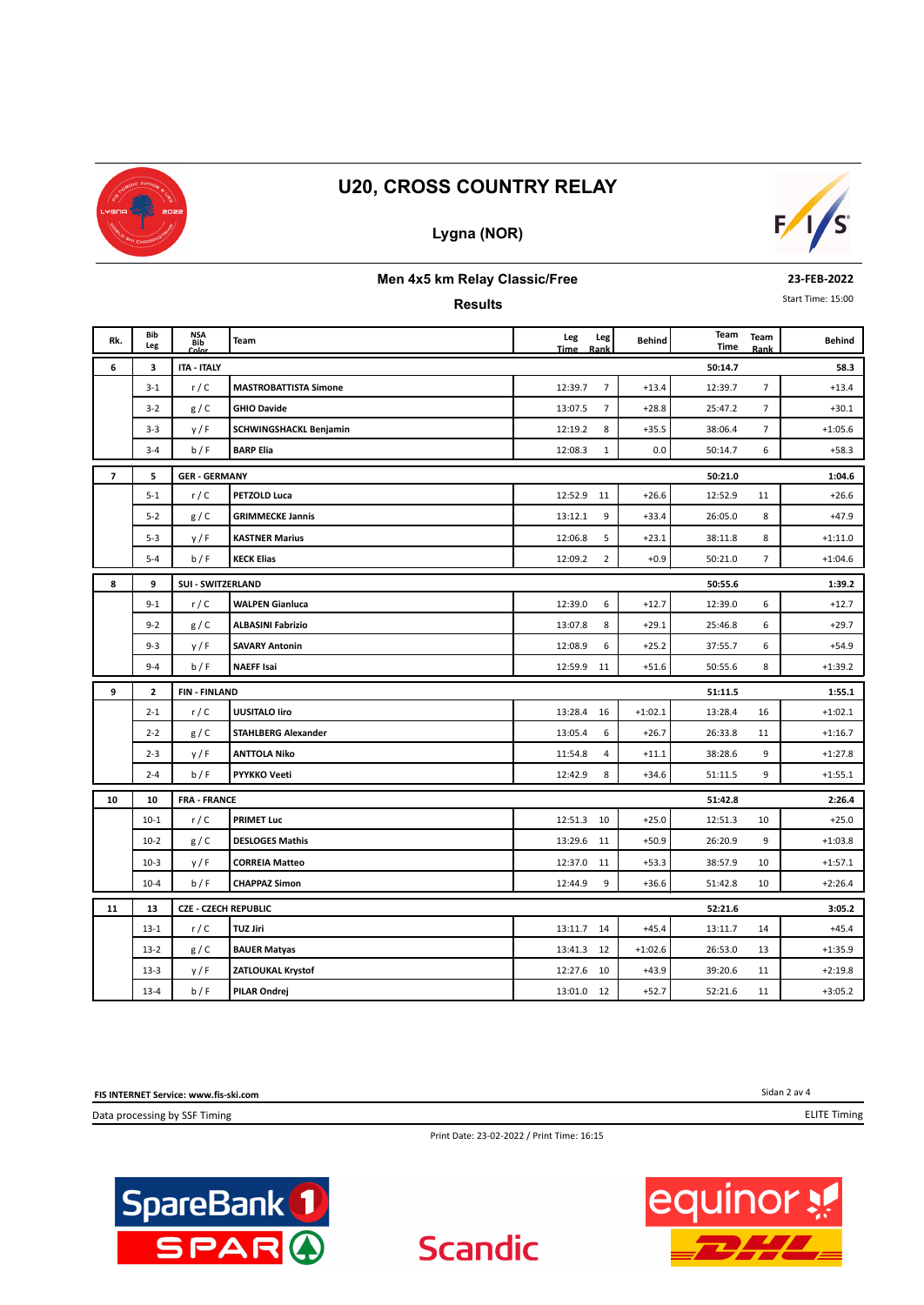

## **Lygna (NOR)**



#### **Men 4x5 km Relay Classic/Free**

**Results**

**23-FEB-2022**

Start Time: 15:00

| Rk. | Bib      | NSA<br>Bib            | Team                      | Leg         | Leg         | <b>Behind</b> | Team    | Team         | <b>Behind</b> |
|-----|----------|-----------------------|---------------------------|-------------|-------------|---------------|---------|--------------|---------------|
|     | Leg      | Color                 |                           | <b>Time</b> | Rank        |               | Time    | Rank         |               |
| 12  | 18       | CHN - P.R. CHINA      |                           |             |             |               | 52:35.1 |              | 3:18.7        |
|     | $18-1$   | r/C                   | <b>CHEN Guoming</b>       | 13:12.8     | 15          | $+46.5$       | 13:12.8 | 15           | $+46.5$       |
|     | $18-2$   | g/C                   | Cirenzhandui              | 13:20.6     | 10          | $+41.9$       | 26:33.4 | 10           | $+1:16.3$     |
|     | $18-3$   | y/F                   | Gulongzeren               | 13:06.3     | 16          | $+1:22.6$     | 39:39.7 | 13           | $+2:38.9$     |
|     | $18 - 4$ | b/F                   | <b>MA Guoqiang</b>        | 12:55.4     | 10          | $+47.1$       | 52:35.1 | 12           | $+3:18.7$     |
| 13  | 11       | POL - POLAND          |                           |             |             |               | 52:36.1 |              | 3:19.7        |
|     | $11 - 1$ | r/C                   | <b>BUGARA Robert</b>      | 13:10.3     | 13          | $+44.0$       | 13:10.3 | 13           | $+44.0$       |
|     | $11 - 2$ | g/C                   | <b>JARECKI Piotr</b>      | 13:46.7     | 13          | $+1:08.0$     | 26:57.0 | 14           | $+1:39.9$     |
|     | $11-3$   | y/F                   | <b>GAZUREK Lukasz</b>     | 12:37.0     | 11          | $+53.3$       | 39:34.0 | 12           | $+2:33.2$     |
|     | $11 - 4$ | b/F                   | SOBICZEWSKI Piotr         | 13:02.1     | 13          | $+53.8$       | 52:36.1 | 13           | $+3:19.7$     |
| 14  | 12       | <b>JPN - JAPAN</b>    |                           |             |             |               | 53:03.8 | 3:47.4       |               |
|     | $12 - 1$ | r/C                   | <b>KASAHARA Sho</b>       | 12:26.3     | $\mathbf 1$ | 0.0           | 12:26.3 | $\mathbf{1}$ | 0.0           |
|     | $12 - 2$ | g/C                   | <b>TAKIZAWA Ikuya</b>     | 14:37.3     | 19          | $+1:58.6$     | 27:03.6 | 15           | $+1:46.5$     |
|     | $12-3$   | y/F                   | <b>OZEKI Chikara</b>      | 12:42.5     | 13          | $+58.8$       | 39:46.1 | 14           | $+2:45.3$     |
|     | $12 - 4$ | b/F                   | <b>SAKAI Kanta</b>        | 13:17.7     | 16          | $+1:09.4$     | 53:03.8 | 14           | $+3:47.4$     |
| 15  | 16       | KAZ - KAZAKHSTAN      |                           |             |             |               | 53:21.3 |              | 4:04.9        |
|     | $16-1$   | r/C                   | <b>BEXULTAN Yernur</b>    | 13:00.3     | 12          | $+34.0$       | 13:00.3 | 12           | $+34.0$       |
|     | $16 - 2$ | g/C                   | <b>NURSBEKOV Yernar</b>   | 13:51.1     | 14          | $+1:12.4$     | 26:51.4 | 12           | $+1:34.3$     |
|     | $16 - 3$ | y/F                   | <b>KARIMOV Almas</b>      | 13:16.6     | 17          | $+1:32.9$     | 40:08.0 | 15           | $+3:07.2$     |
|     | $16 - 4$ | b/F                   | <b>KASSENOV Didar</b>     | 13:13.3     | 15          | $+1:05.0$     | 53:21.3 | 15           | $+4:04.9$     |
| 16  | 15       | <b>SLO - SLOVENIA</b> |                           |             |             |               | 54:08.0 |              | 4:51.6        |
|     | $15 - 1$ | r/C                   | <b>MULEJ Jost</b>         | 13:46.5     | 17          | $+1:20.2$     | 13:46.5 | 17           | $+1:20.2$     |
|     | $15-2$   | g/C                   | <b>PECEK Atila</b>        | 14:10.3     | 15          | $+1:31.6$     | 27:56.8 | 17           | $+2:39.7$     |
|     | $15 - 3$ | y/F                   | <b>GROS Anze</b>          | 13:02.5     | 14          | $+1:18.8$     | 40:59.3 | 17           | $+3:58.5$     |
|     | $15 - 4$ | b/F                   | <b>KARNICAR Izidor</b>    | 13:08.7     | 14          | $+1:00.4$     | 54:08.0 | 16           | $+4:51.6$     |
| 17  | 14       | <b>UKR - UKRAINE</b>  |                           |             |             |               | 54:32.9 |              | 5:16.5        |
|     | $14-1$   | r/C                   | <b>LISOHOR Oleksandr</b>  | 12:46.2     | 9           | $+19.9$       | 12:46.2 | 9            | $+19.9$       |
|     | $14-2$   | g/C                   | <b>ROMANCHENKO Dmytro</b> | 14:29.3     | 18          | $+1:50.6$     | 27:15.5 | 16           | $+1:58.4$     |
|     | $14-3$   | y/F                   | ZHUVAHA Oleksii           | 13:42.7     | 18          | $+1:59.0$     | 40:58.2 | 16           | $+3:57.4$     |
|     | $14 - 4$ | b/F                   | <b>AKSIUTA Volodymyr</b>  | 13:34.7     | 19          | $+1:26.4$     | 54:32.9 | 17           | $+5:16.5$     |

**FIS INTERNET Service: www.fis-ski.com**

Data processing by SSF Timing

Sidan 3 av 4 ELITE Timing

Print Date: 23-02-2022 / Print Time: 16:15

**Scandic**